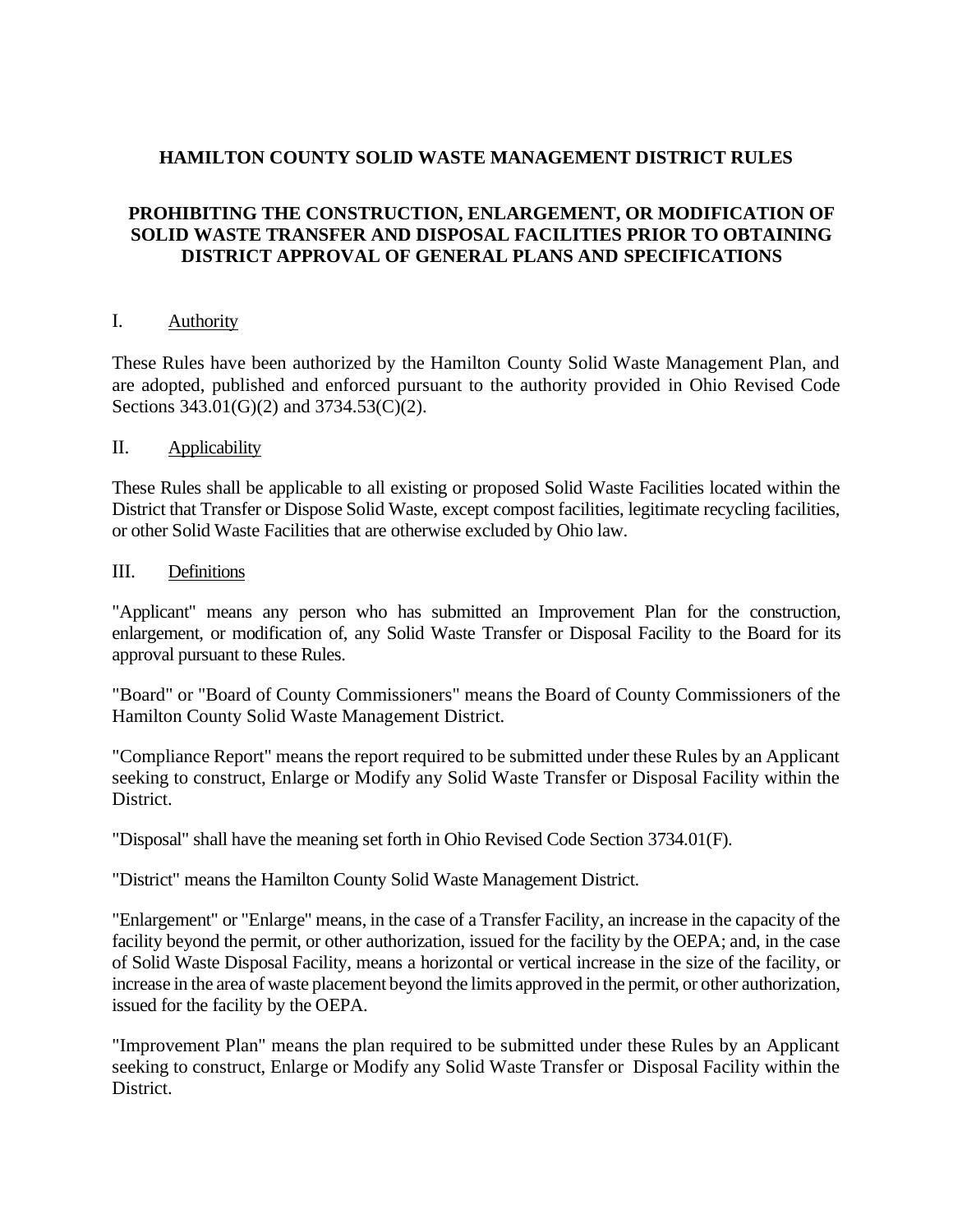"Incineration" means the use of controlled combustion to thermally break down Solid Waste.

"Incinerator" means any equipment, machine, device, article, contrivance, structure, or part of a structure, used to burn Solid Waste.

"Landfill" or "Sanitary Landfill" means an engineered facility where the final disposition of Solid Waste is practiced in accordance with federal and state law, including areas of Solid Waste placement, all ground water monitoring/ control system structures, buildings, explosive gas monitoring/ control/ extraction system structures, surface water run-on and runoff control structures, sedimentation pond(s), liner systems, Leachate management system structures, and areas within the three hundred foot radius from the limits of Solid Waste placement and all areas within the property lines of land owned or leased for the Landfill facility.

"Leachate" means liquid that has come into contact with or been released from Solid Waste.

"Modification" or "Modify" when used with respect to a Solid Waste Transfer or Disposal Facility, means: (i) any substantial change in total capacity, finished topography or depth of excavation; or (ii) any substantial change in the operation of the facility that involves a change in the type of Solid Waste or other waste materials received, the manner of delivery, the type of equipment used, or the process utilized at or in the facility which may have a material adverse impact on County-level interests described in section  $(V)(A)(2)$  in this Rule; (iii) a change in the authorized maximum daily waste receipt established for the facility; or (iv) any other substantial change that requires the approval of the Director of OEPA.

"OEPA" means the Ohio Environmental Protection Agency.

"Person" shall have the meaning set forth in Ohio Revised Code Section 3734.01(G).

"Plan" means the Solid Waste Management plan of the Hamilton County Solid Waste Management District.

"Policy Committee" means the solid waste management Policy Committee of the Hamilton County Solid Waste Management District.

"Recycling" means the process of collecting, sorting, cleansing, treating and reconstituting Solid Waste that would otherwise be disposed in a Solid Waste Disposal Facility and returning reconstituted materials to commerce as commodities for use or exchange.

"Recycling Facility" or "Legitimate Recycling Facility" shall have the same meaning as set forth in Ohio Administrative Code 3745-27-01(L)(2). A Recycling Facility does not include a Solid Waste Disposal Facility nor a waste tire disposal facility.

"Resource Recovery Facility" means a facility that extracts, removes or reclaims valuable materials and/or energy from Solid Wastes or any combination of structures, machinery or devices utilized to separate, process, modify, convert, treat, or prepare collected component materials or substances or recoverable resources may be recovered or used as a new material or energy sources.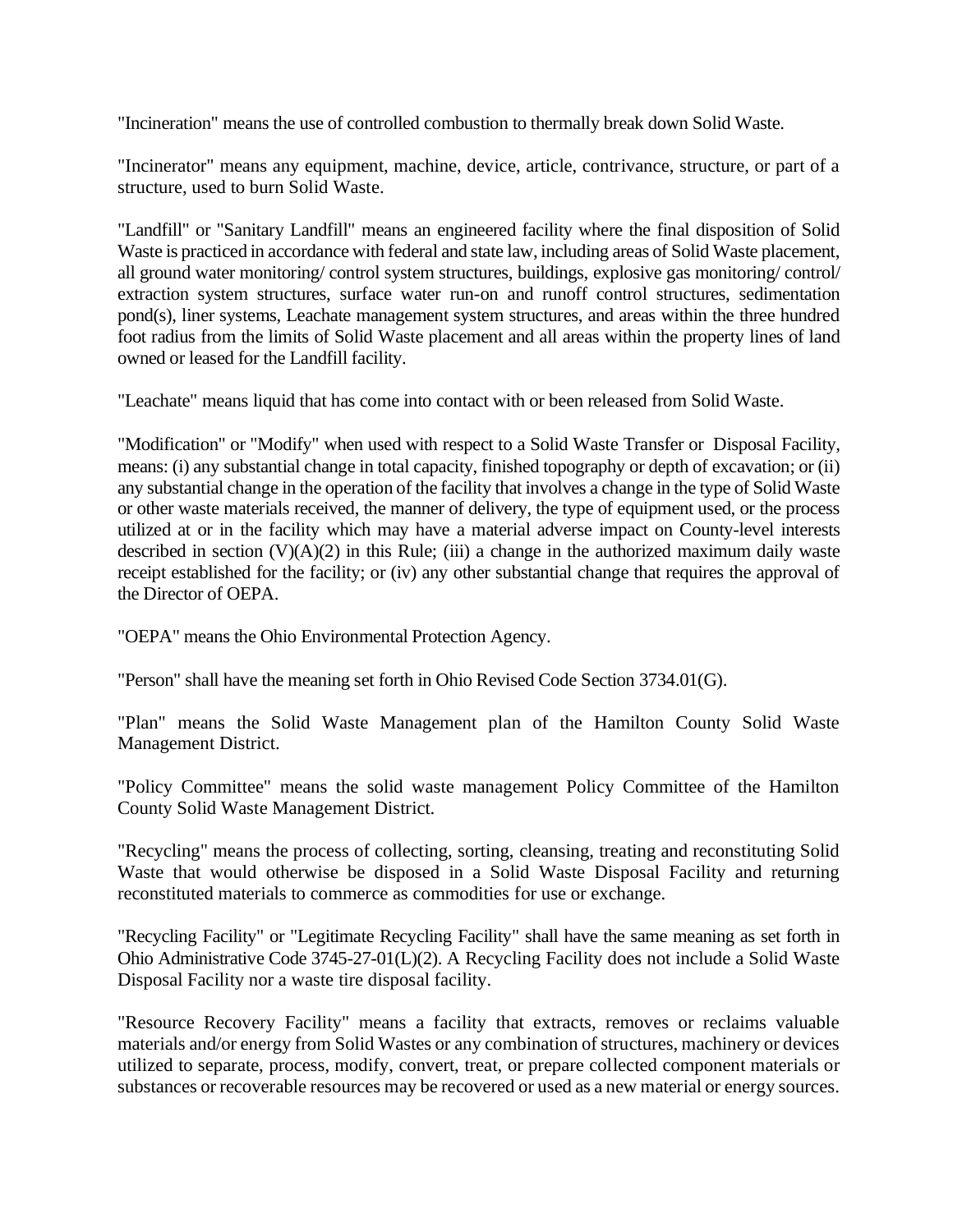"Rules" means the Rules that have been adopted, published and are to be enforced pursuant to the authority provided in Ohio Revised Code Sections 343.01(G)(2) and 3734.53(C)(2).

"Solid Waste" or "Solid Wastes" shall have the meaning as set forth in Ohio Revised Code Section 3734.01 (E).

"Solid Waste Disposal Facility" means any site, location or tract of land, installation or building used for Incineration, Sanitary Landfilling, or other methods of disposal of Solid Wastes.

"Solid Waste Transfer Facility" shall have the meaning set forth in Ohio Revised Code Section 3734.01(U).

"Surface Water" or "Surface Waters" means any water on the surface of the earth.

"TAC" or "Technical Advisory Council" means the Technical Advisory Council of the Hamilton County Solid Waste Management District as it may from time to time be established and appointed by the Policy Committee pursuant to Ohio Revised Code Section 3734.54(F).

"Yard Waste" means solid waste that includes only leaves, grass clippings, brush, garden waste, tree trunks, holiday trees, tree trimmings and/or pruning.

### IV. Submission of Improvement Plan

A. No Person shall construct, Enlarge or Modify, any Solid Waste Transfer or Disposal Facility within the District until an Improvement Plan setting forth the general plans and specifications for the proposed project have been submitted to and approved by the Board as complying with the Plan in accordance with these Rules. Copies of the Improvement Plan for the proposed project, together with the Compliance Report required pursuant to section  $V(C)$ of these Rules, shall be submitted to and approved by the Board before commencing construction of a new, Enlargement or Modification of a Solid Waste Transfer or Disposal Facility.

B. Each Person proposing to construct a new Solid Waste Transfer or Disposal Facility or proposing to Enlarge or Modify an existing Solid Waste Transfer or Disposal Facility, shall submit the original, a copy and an electronic copy of the Improvement Plan for the proposed project, together with the Compliance Report described in section V herein. Such Improvement Plan shall contain all the information required in section  $V(C)$ , so that the Board can determine whether the criteria set forth in sections V(A) and V(B) herein, are satisfied.

The Improvement Plan shall set forth general plans and specifications for the proposed construction, enlargement or modification of a Solid Waste Transfer of Disposal Facility, that are prepared by professional engineers, architects, surveyors, geologists and other professionals as required by these Rules or as requested by the Board, and shall include, but is not limited to, the following documents and information: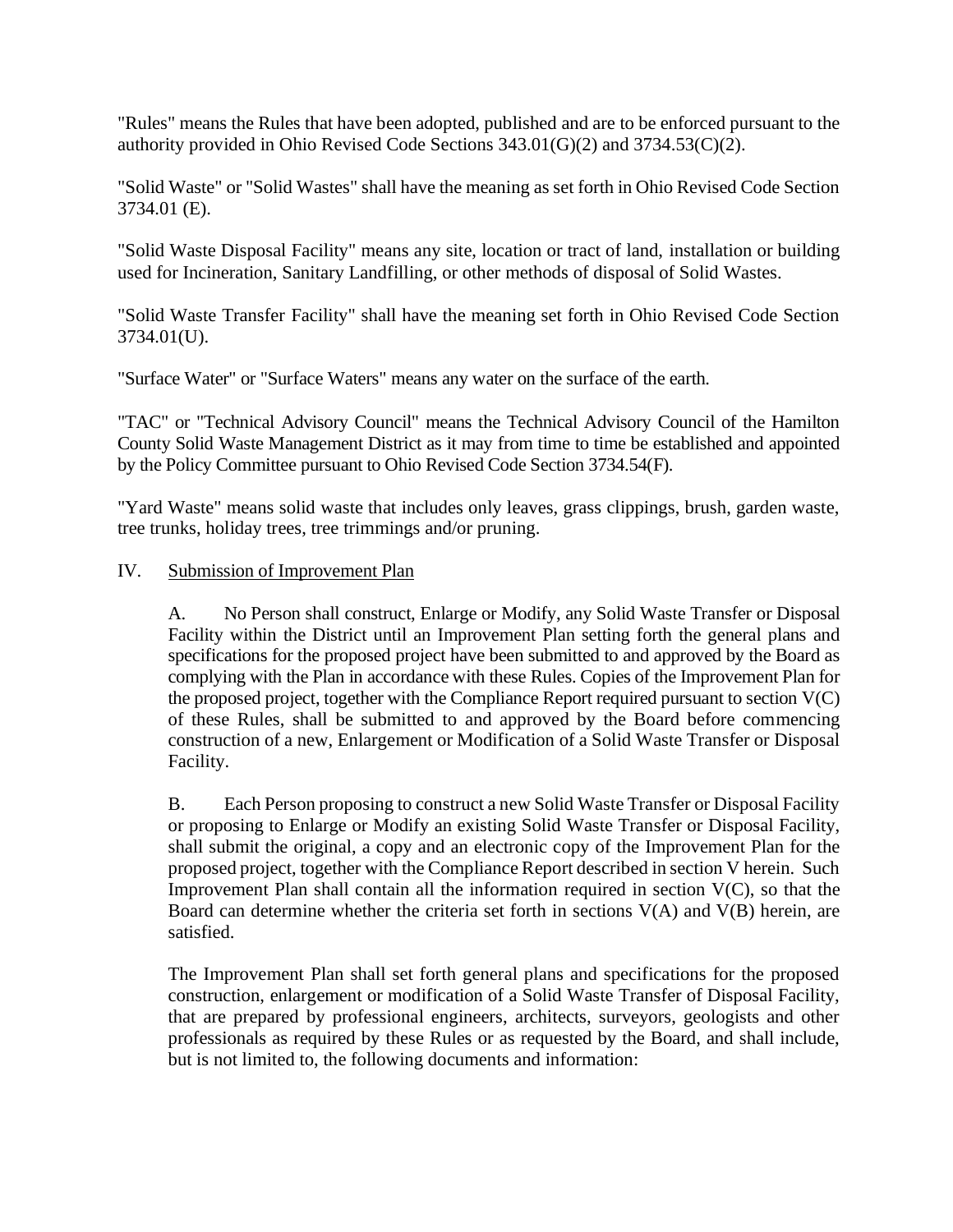1. Type of Solid Waste Facility: A description of the type of Solid Waste Facility proposed to be constructed or modified, including: the equipment and technology to be used (e.g. automated systems, delivery and unloading systems, mixed waste processing, waste stabilization, etc.); the materials to be accepted at the Solid Waste Facility (e.g., asbestos, construction and demolition debris, automobile shredder residue, exempt waste (specify type), industrial solid waste; municipal solid waste, residual solid waste, source separated recyclables).

2. Site Plan Map: A site plan showing the placement, height, and size of all natural and man-made features and buildings to be constructed or modified at the proposed site; all proposed means of vehicle ingress and egress to and traffic within the proposed site; the location and dimensions of proposed parking areas, location of abutting public streets, arterial streets, highways, county and township roads; the location and description of public utilities located on the site or within 300 feet of the property boundaries of the site, including water, sewer, gas, electric, and any underground gas, petroleum, or petrochemical pipelines; and the location and nature of development located within 1,000 feet of the property boundaries of the site.

3. Drawings: Architectural drawings or artist's renderings of the proposed Solid Waste Facility with sufficient detail to depict the appearance of the proposed Solid Waste Facility upon completion of construction or modification and, in the case of a landfill, surface contours (gradients) both at the start of operation and upon final closure.

4. Survey: A survey by a registered surveyor showing: the location of the principal Solid Waste Facility; all proposed Solid Waste management units and supporting or ancillary buildings or structures; the distance from each such unit or improvement to the property lines of the site; and a contour map of the site including existing elevations of the Solid Waste Facility and the approximate final grade and elevations to be established following completion of the disposal areas, if disposal is the proposed use, and the grade and elevation of any proposed buildings or structures to be constructed at the Solid Waste Facility.

5 Size and Capacity: The projected size (daily and annual volumes, Authorized Maximum Daily Waste Receipts or processing capacity) of the proposed Solid Waste Facility including, in the case of a landfill, the proposed phases for development (construction) of disposal capacity and the corresponding acreage for each such phase.

6. Landscaping: A landscaping plan showing all proposed temporary and permanent landscaping, fencing, berms, and buffers at the Solid Waste Facility.

7. Lighting: A lighting plan showing all proposed exterior lighting for structures, onsite roadways, gates, and fencing, and identifying the lighting type, height, intensity, and shielding.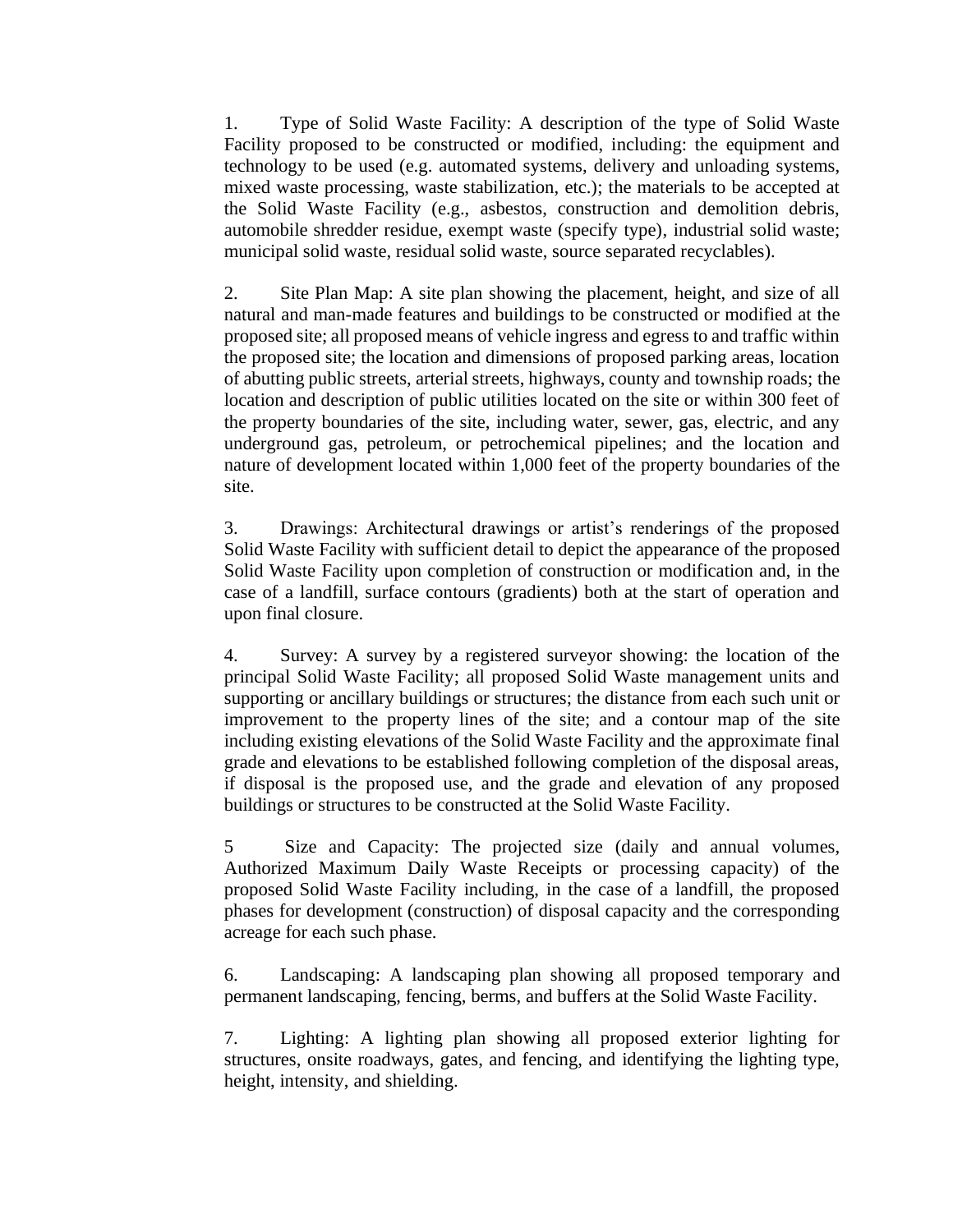8. Utility Plan: A plan outlining the necessary public utility services for the proposed Solid Waste Facility including the proposed vendor or public entity provider of such necessary public utility services.

9. Traffic or Transportation Plan: A plan showing the proposed routes and alternative routes to and from the proposed Solid Waste Facility and the types and anticipated number and weight of transfer and direct haul vehicles utilizing the proposed Solid Waste Facility, including identification of the routes to be used when transfer vehicles, direct haul vehicles, rail cars or other modes of transportation either enter the District to deliver Solid Waste or transport Solid Waste generated within the District to the Solid Waste Facility.

10. Hours of Operation: Identification of the proposed Solid Waste Facility's hours of operation including the projected date for commencement of operation.

11. Anticipated Source of Solid Waste and Recyclable Materials: (a) identification of the types of commercial, industrial, agricultural, residential and institutional generators of Solid Waste and other waste materials that are expected to use the Solid Waste Facility and an estimate of the ratio of in-District-generated Solid Waste to the total quantity of Solid Waste that will be disposed, received, treated, stored or processed at the proposed Solid Waste Facility; (b) an estimate of the types and quantity of materials other than Municipal Solid Waste (e.g., construction and demolition debris, contaminated soil, asbestos, automobile shredder residue, and exempt waste) that will be disposed, received, treated, stored, or processed at the proposed Solid Waste Facility; (c) an estimate of the types and quantity of Solid Waste and other materials that will be delivered to the facility by rail; and (d) if recycling activities will be conducted at the proposed Solid Waste Facility, a detailed description of such recycling activity, including all materials to be recycled, technology to be utilized and anticipated percentage of Solid Waste reduction and recyclable materials to be recovered as a result of the operation of the proposed Solid Waste Facility, and the anticipated amount of residual waste that will be generated.

12. Control of On-site Debris: A description of Applicant's proposed management and control procedures to minimize the potential for debris to and from the Solid Waste Facility being deposited on arterial streets and county and township roads.

13. Other Relevant Information: Any other information the Applicant considers necessary for the Board to evaluate in determining whether the proposed Solid Waste Facility complies with each of the criteria specified in these rules.

C. Upon receipt of the Improvement Plan and Compliance Report, or a modification thereto as authorized by section IV(F) of these Rules, the Board shall promptly: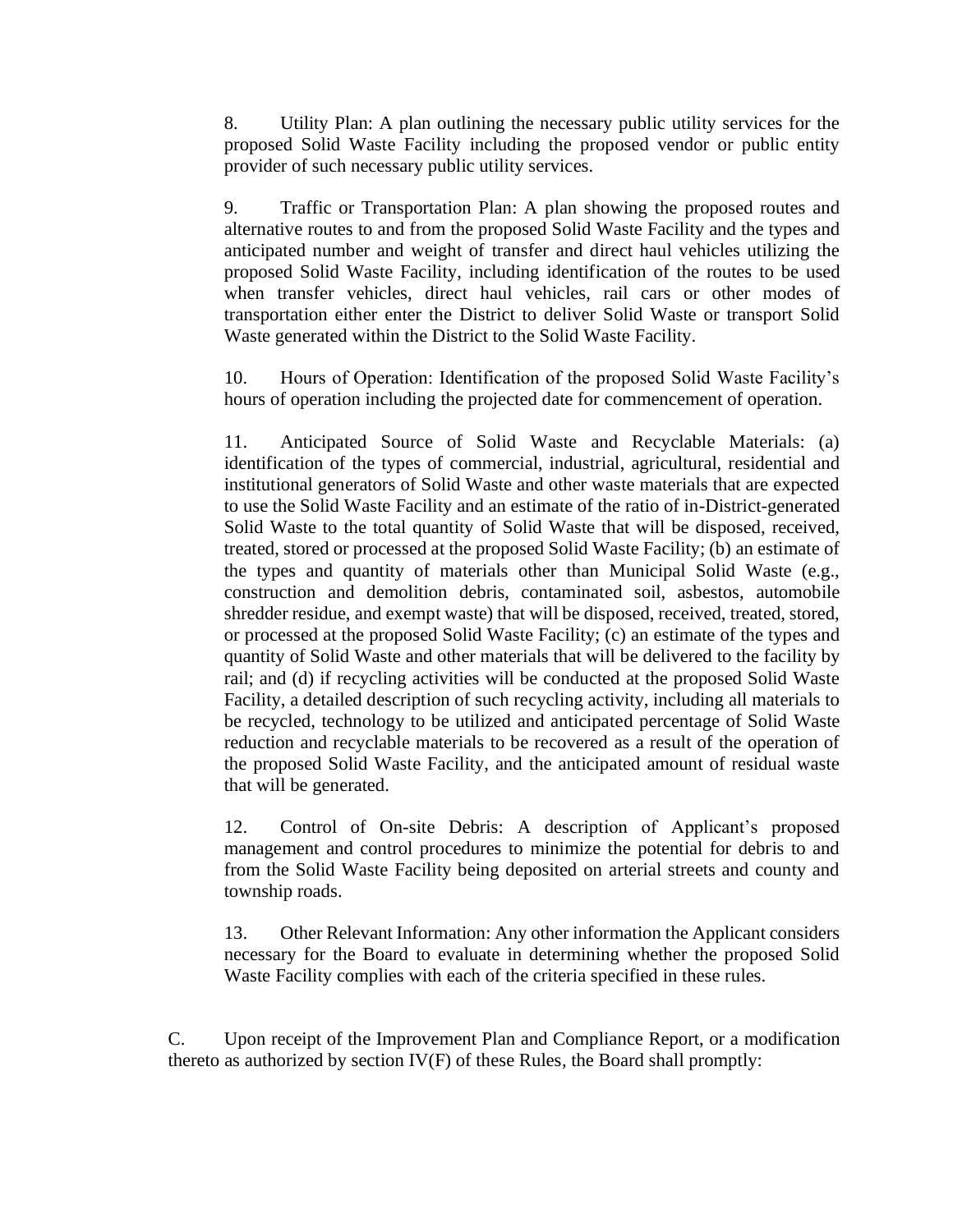1. Distribute a copy electronically to each member of the Policy Committee. With the advice and assistance of the TAC, if then established, the Policy Committee shall review the proposed project or modified proposed project for its compliance with the Plan. The Policy Committee shall render its non-binding recommendation to the Board, and explain the basis for its recommendation, at the public hearing to be convened in accordance with section IV(D) of these Rules.

2. Prepare and publish a public notice which describes the proposed project or modified proposed project, specifies the location where the Improvement Plan and Compliance Report, including revisions thereto, are available for review, and establishes a period of no less than thirty (30) days for comments concerning the proposed project or modified proposed project and its compliance with the Plan. The notice required by this section shall be published in at least one newspaper, but in any event, it shall be published in a sufficient number of newspapers so that publication of the notice is generally circulated throughout Hamilton County.

3. Provide a copy of the public notice described in section  $IV(C)(2)$  and, if applicable section IV(F) of these Rules to the legislative authority of each of the municipal corporations and townships within the District.

D. Within fifteen (15) calendar days after the close of the written comment period, as provided in section IV(C)(2), the Board shall conduct a public hearing concerning the proposed project and its compliance with the Plan. At the hearing, the Applicant shall have an opportunity to make a presentation to the Board concerning the proposed project and its compliance with the Plan; the Policy Committee shall render its non-binding recommendation to the Board regarding the proposed project's compliance with the Plan; and the Board shall entertain the comments of interested persons.

E. At least seven (7) calendar days, and no more than twenty (20) calendar days, prior to the public hearing required by section IV(D), the Board shall publish a public notice containing the date, time and place of the public hearing, and where the Improvement Plan and Compliance Report regarding the proposed project are available for public review. The notice required by this section shall be published in a sufficient number of newspapers in Hamilton County so that publication of the notice required by section  $IV(C)(2)$  was made.

F. Within three (3) business days of the close of the public hearing provided for in section IV(D), the Applicant shall have the right to notify the Board in writing of its decision to modify its proposed project. If the Applicant notifies the Board of its intent to modify its proposed project, the Board shall retain all materials pertaining to the original proposed project pending modification for up to thirty (30) days. The Applicant shall then submit to the Board a revised Improvement Plan setting forth the modified proposed project, together with a revised Compliance Report that includes a summary describing the modifications made to the proposed project. The Board shall promptly distribute copies and provide public notification and review of such revised documentation in accordance with Section IV(C) unless the Board determines, following public notice of its decision to waive such requirements, that the modification(s), as applicable, is not of a sufficiently substantive and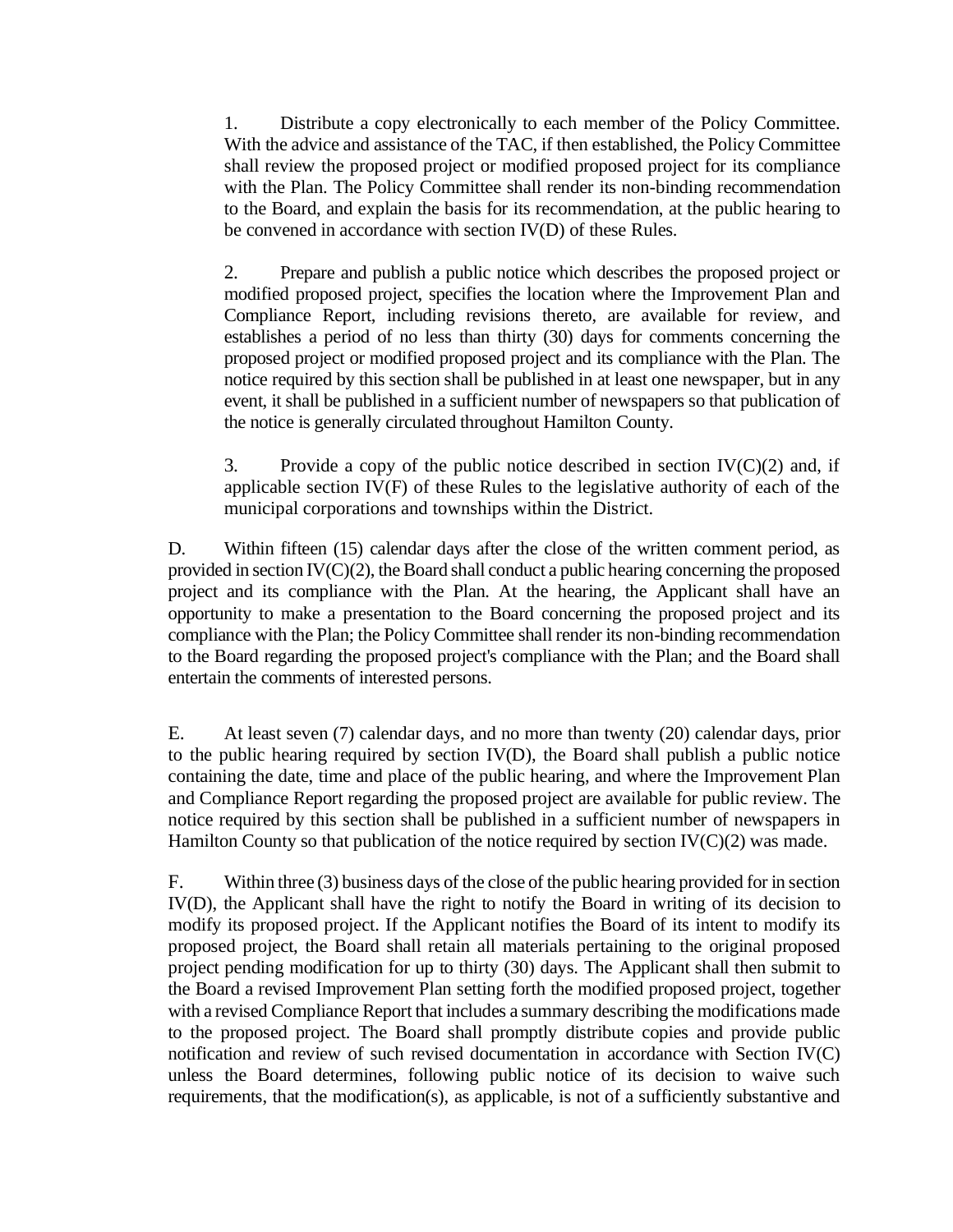significant nature to warrant further public review. The Board shall have ninety (90) days to determine whether the modified proposed project complies with the Plan following either the public hearing held to address the modified proposed project or its determination to waive further public review. The Board's decision shall be in writing and shall include an explanation of the basis for the determination.

If, at the close of the third business day following the public hearing described in IV(D) the Board has not received written notification from the Applicant of the Applicant's election to modify the proposed project, or if it does notify the Board that it plans to modify the proposed project but fails to do so within thirty (30) days thereafter, the Board shall have ninety (90) days to determine whether the proposed project complies with the Plan. The Board's determination shall be in writing and shall include an explanation of the basis for the determination.

### V. Compliance Report

A. Any person proposing to construct, Enlarge or Modify any Solid Waste Transfer or Disposal Facility shall, before commencing construction of a new, Enlargement, or Modification of the Facility, submit and obtain the Board's approval of an Improvement Plan as required by these Rules, together with a written Compliance Report which will allow the Board to determine that:

1. The proposed project does not compete with or inhibit the financing, use or operation of proposed or existing solid waste management programs or facilities developed by or on behalf of the District;

2. To the maximum extent practicable as determined by the Board of County Commissioners, the proposed project avoids or mitigates material adverse impacts on the local community in Hamilton County with respect to any of the following County-level interests:

• The local economy, including but not limited to, effects on waste management costs/benefits, job creation, public revenues/expenditures, and real property values.

• Licensing, inspection, and enforcement responsibilities of the local health department having jurisdiction over the proposed facility (Hamilton County Public Health Department, Cincinnati Health Department, Norwood Health Department, or Springdale Health Department).

• Capabilities and resources of local law enforcement and emergency response officials.

• Related infrastructure, including but not limited to, increased demand, potential damage, maintenance, upkeep for and risks to thoroughfares and transportation, public utilities, and other infrastructure.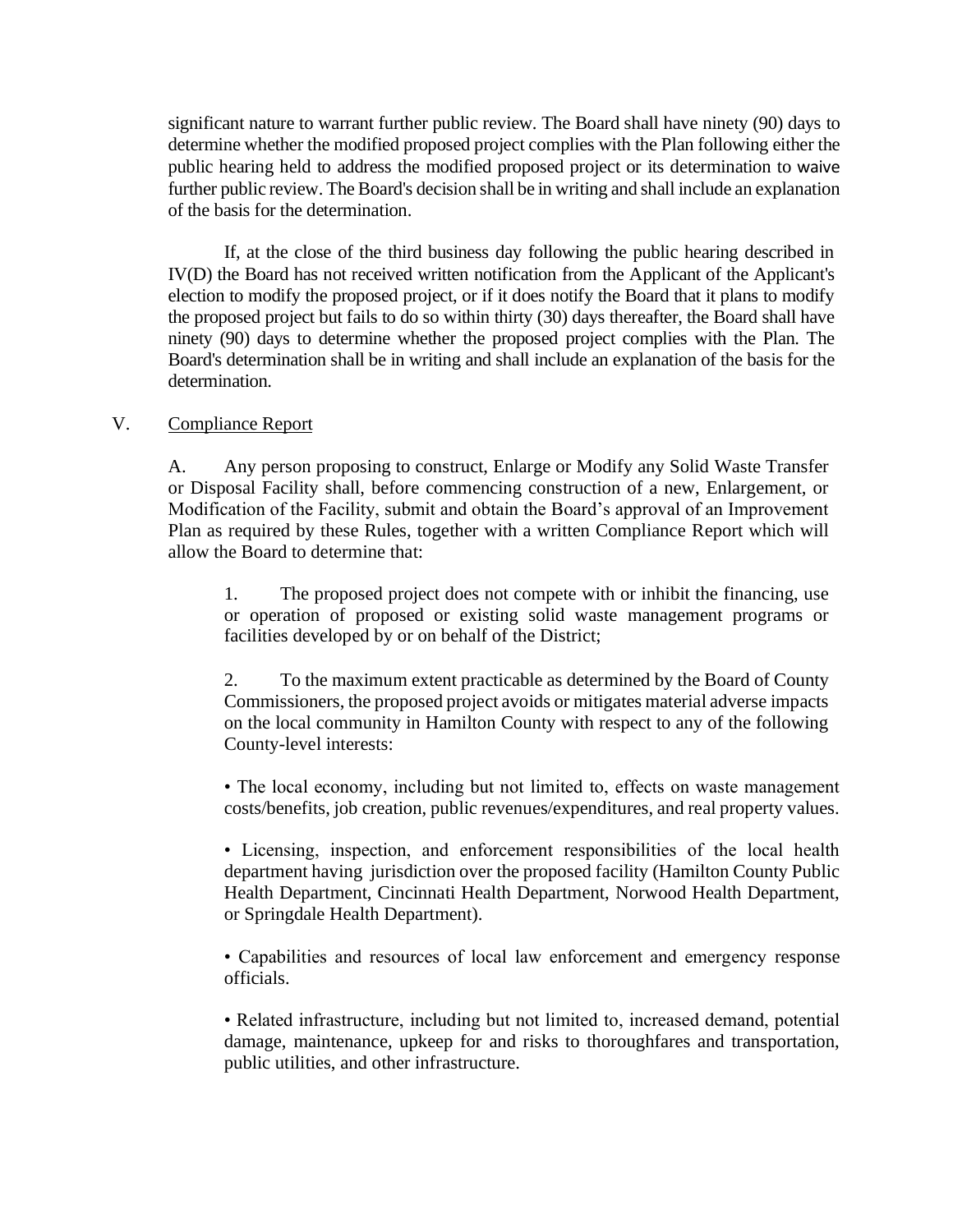• Local related quality of life issues, including but not limited to, noise, litter, odors, nuisances, lighting, landscaping.

- Local political subdivisions.
- Important historic or cultural features.
- Local hunting, fishing, and recreational activities.

• Compatibility with County comprehensive plan, land use ordinances, township zoning resolutions, county rural zoning resolutions, and existing land uses.

B. The Board shall approve the Improvement Plan as complying with the Plan only if it determines that the proposed project does not compete with or inhibit the financing, use or operation of proposed or existing solid waste management programs or facilities developed by or on behalf of the District; that the proposed project avoids or mitigates material adverse impacts on the County-level interests described in section  $V(A)(2)$ , above, to the maximum extent practicable. In determining whether the proposed project complies with the Plan, the Board shall give due consideration to the Improvement Plan and Compliance Report submitted by the Applicant, the Applicant's presentation at the public hearing, the non-binding recommendation of the Policy Committee, written comments submitted by persons pursuant to section  $IV(C)(3)$  and, if applicable, section  $(IV)(F)$ , and comments made at the public hearing convened pursuant to section1V(D).

C. Together with the Improvement Plan, the Applicant shall submit to the Board a Compliance Report containing sufficient information so that the Board can determine whether the standards and criteria set forth in section  $V(A)$  and  $V(B)$  are satisfied. The Compliance Report shall contain, at a minimum, that information described in sections  $V(C)(1)$ , (2), and (3) herein.

1. The Compliance Report shall include an analysis which describes the effects of the proposed project on the District's existing solid waste management infrastructure and programs, including, without limitation, the effect of the proposed project on financing implementation of the District's Plan and the use or operation of existing or proposed facilities or programs developed by or on behalf of the District. In particular, but without limitation; the Compliance Report shall describe the effects and impacts of the proposed project in light of the following:

a. the maximum capacity of the proposed project;

b. the minimum daily volume of waste which will need to be received at the proposed project in order to operate without financial loss;

c. the proposed project's relationship to existing or proposed solid waste management programs or facilities that have been or will be developed by or on behalf of the District, and pursuant to which solid waste generated within the District will be managed in accordance with the Plan;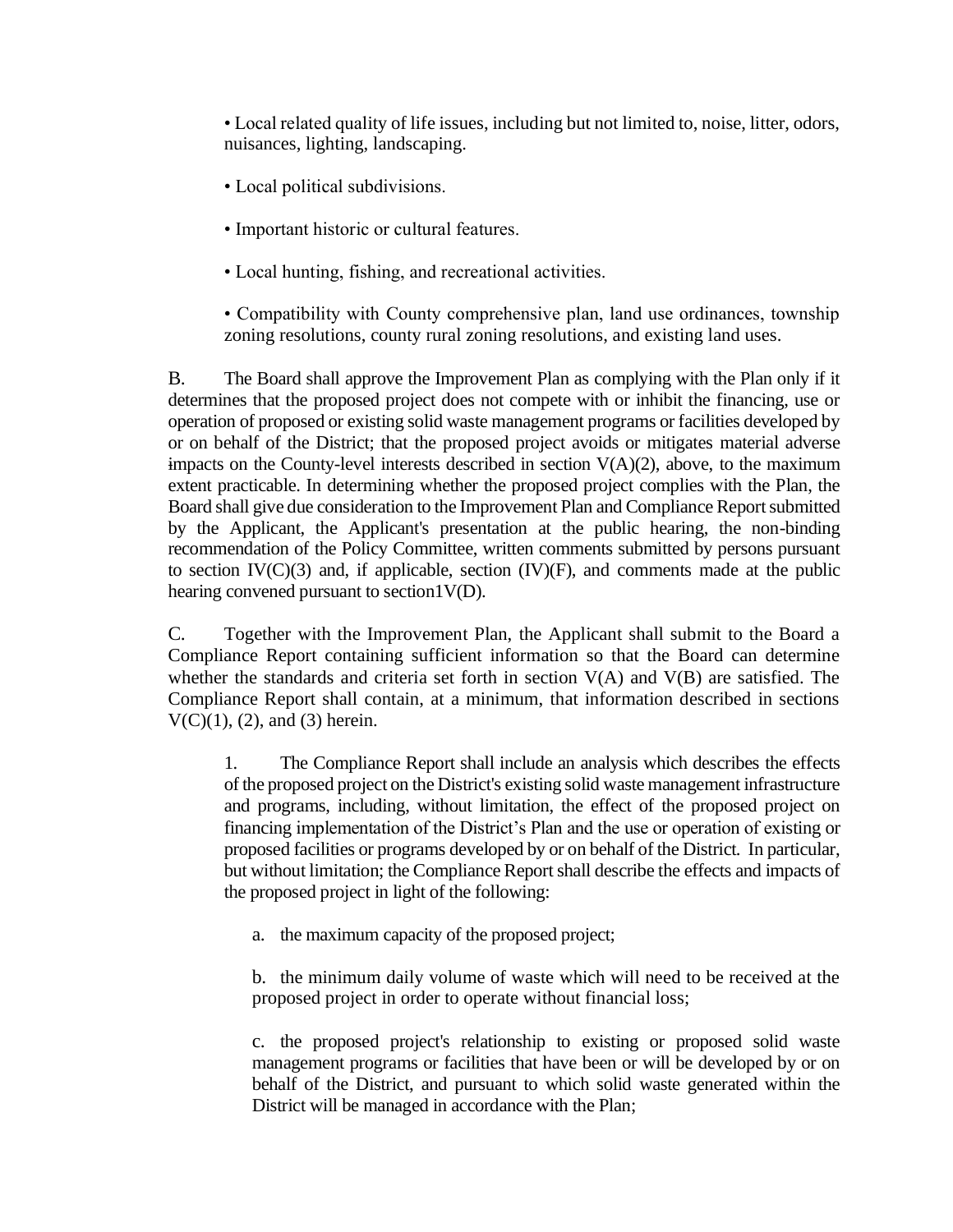d. the proposed project's relationship to existing or proposed source separation and recycling activities within the District; and

e. the proposed project's relationship to existing or proposed regional initiatives for the management of solid waste.

2. The Compliance Report shall also include an analysis describing the impacts and effects of the proposed project on the local (County-level) environment, health, safety, economic and social impacts. In particular, but without limitation, the Compliance Report shall describe the effects and impacts of the proposed project in light of the following:

- a. acreage involved in the proposed project;
- b. soil types at the proposed project site, and their current use;

c. proximity of the proposed site to any nearby building, site or district listed on the State or National Register of Historic Places**;**

d. hunting, trapping or fishing and any recreational opportunities currently available near the site;

e. Surface Waters on or near the site;

f. traffic impacts related to the proposed project (during and after development);

g. amounts and types of vegetation to be permanently removed from the site;

h. odors to be produced by the proposed project and impact on the community;

l. noise to be produced by the proposed project and impact on the community;

m. the proposed project's compatibility with land use ordinances, township zoning resolutions, county rural zoning resolutions, and existing land uses at the proposed site and within one-quarter mile from the Facility's property line;

n. the proposed project's increased demand on community-provided services (e.g. fire, police, and emergency services);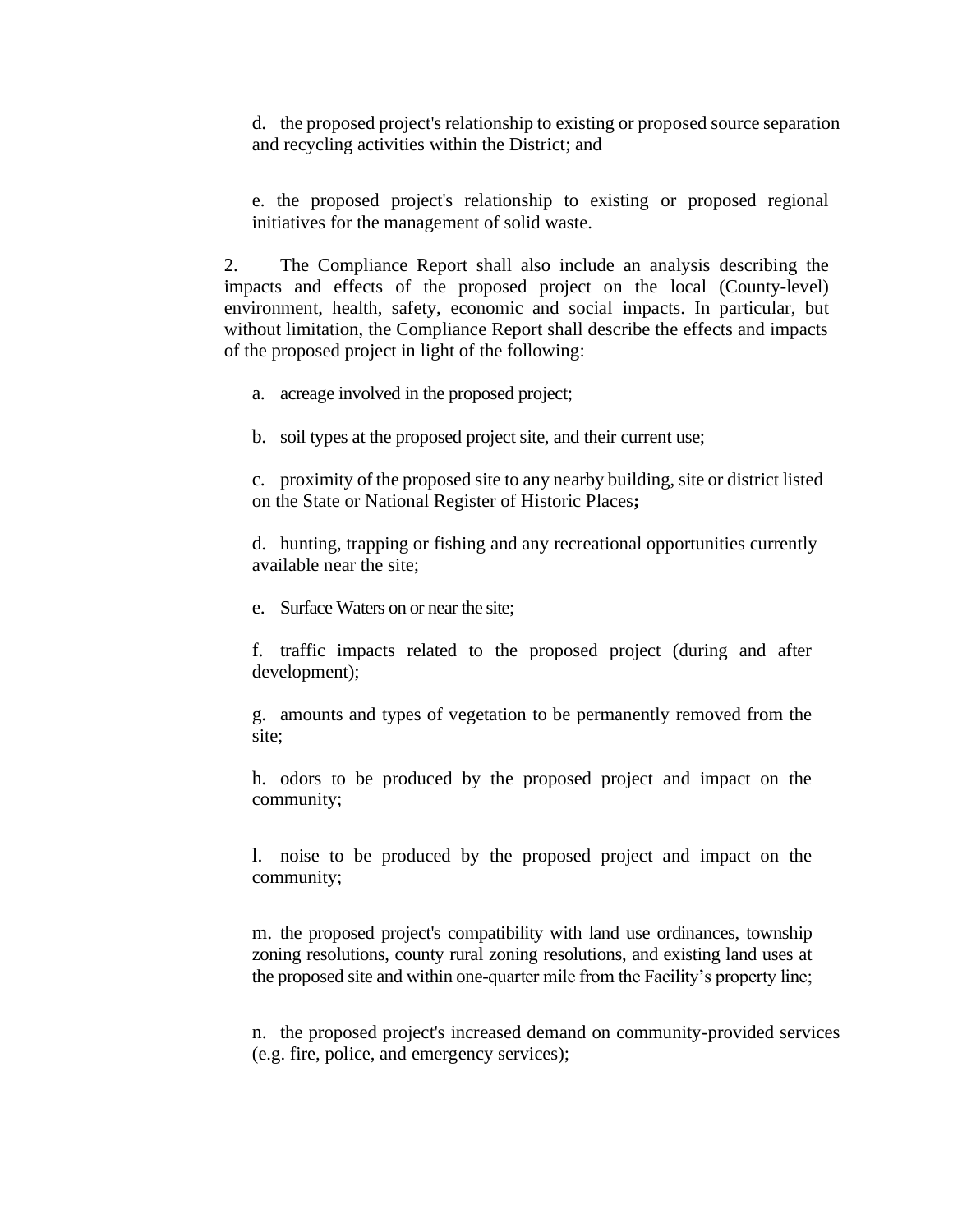o. the proposed project's increased demands on the community's sewer capacity;

p. the projected impacts on real property values in the District;

q. the projected impacts on job opportunities and tax revenues in the District;

r. the projected impacts on population distribution and community growth in the District;

s. impacts on aesthetics, particularly the visual sightlines from adjacent public roadways and nearby domiciles and previous uses of site;

t. the measures to be taken by the Applicant to ensure worker and community safety.

The analysis of the foregoing contained in the Compliance Report shall be sufficient to allow the Board to understand the environmental, health, safety, and socioeconomic impacts or effects of the proposed project on the local community and the District to enable the Board to determine whether the proposed project complies with the Plan pursuant to the criteria set forth in Section V(B), above.

Nothing in these Rules is intended to establish solid waste facility design standards or be inconsistent with the solid waste provisions of Chapter 3734. of the Revised Code and the rules adopted under those provisions.

### VI. Submission of OEPA Materials to Policy Committee

In addition to the other requirements of these Rules, any Person who obtains from OEPA a permit to install a Solid Waste Transfer, Disposal, Recycling or Resource Recovery Facility in the District shall provide to the Policy Committee a copy of all plans, specifications, and other materials submitted to the OEPA, whether such materials were submitted as part of the permit to install application process, or are required to be submitted to OEPA pursuant to the permit to install.

### VII. Notice of Intent to Close Required

No less than 180 days prior to the anticipated date on which the owner of a Solid Waste Transfer, Disposal, Recycling or Resource Recovery Facility intends to cease accepting waste at that facility, the facility owner, or an authorized representative, shall provide to the Board, by certified mail, notice of the anticipated date on which the Solid Waste Transfer, Disposal, Recycling or Resource Recovery Facility will cease accepting Solid Waste.